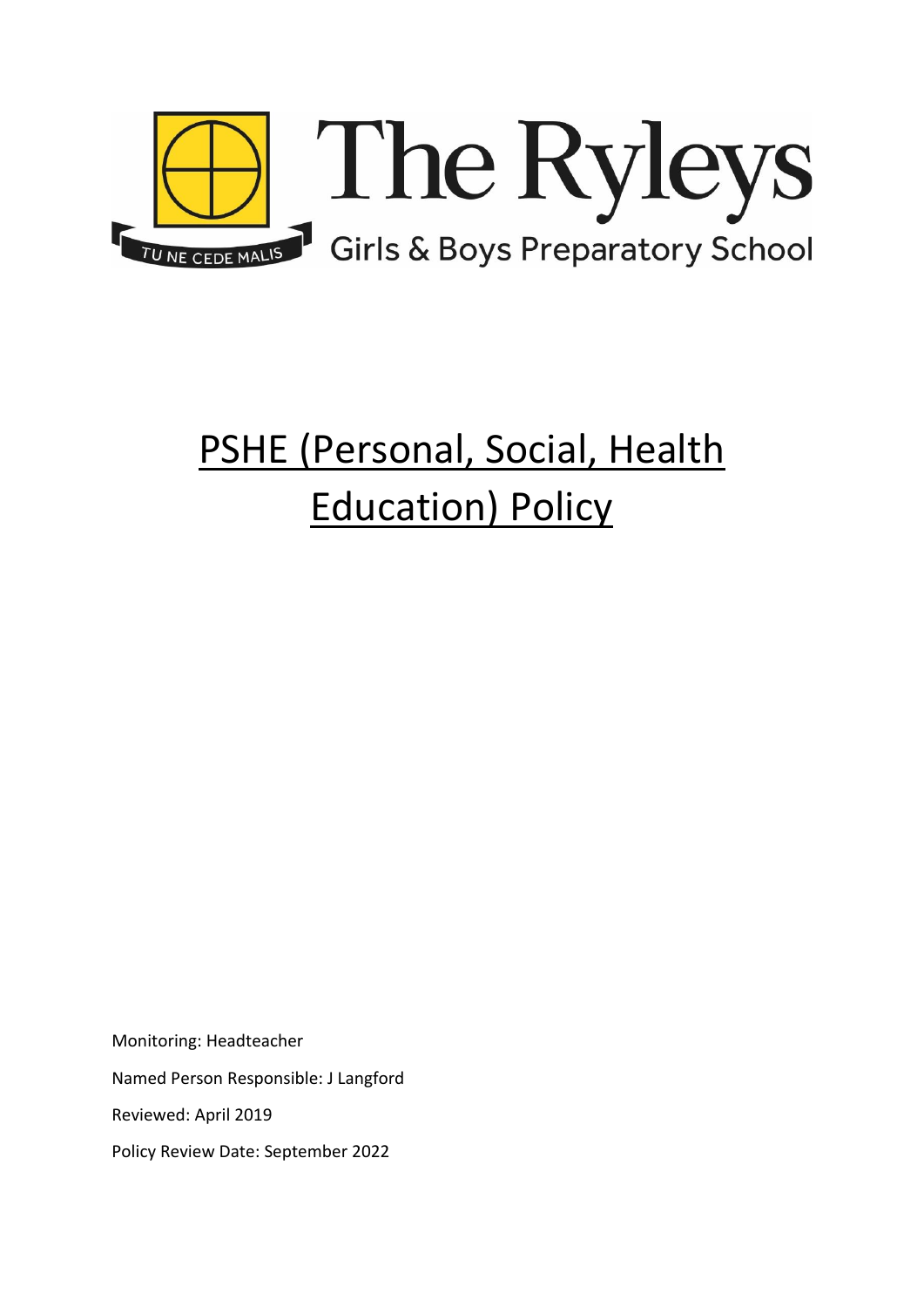# **Introduction**

All schools must provide a curriculum that is broadly based, balanced and meets the needs of all pupils. Under section 78 of the Education Act 2002 and the Academies Act 2010, a PSHE curriculum:

- Promotes the spiritual, moral, cultural, mental and physical development of pupils at the school and of society, and
- Prepares pupils at the school for the opportunities, responsibilities and experiences of later life.

The Government's PSHE education review of PSHE Education (March 2013) stated that the subject would remain non-statutory and that no new programmes of study would be published.

Our PSHE curriculum covers all aspects of Relationships and Sex Education in an age appropriate way. This policy will be updated in line with government guidance when published.

The DfE specified as part of its National Curriculum guidance that 'All schools should make provision for personal, social, health and economic education (PSHE), drawing on good practice'. The review also detailed:

"PSHE remains an important and necessary part of all pupils' education. We believe that all schools should teach PSHE, drawing on good practice, and have outlined this expectation in the introduction to the new National Curriculum" (Written Ministerial Statement: Review of Personal, Social, Health and Economic education, March 2013).

Our school policy is informed by existing DfE guidance on Sex and Relationships Education (Sex and Relationship Education Guidance, July 2000), preventing and tackling bullying (Preventing and tackling bullying: Advice for head teachers, staff and governing bodies, July 2013, updated 2017), Drug and Alcohol Education (DfE and ACPO drug advice for schools: Advice for local authorities, headteachers, school staff and governing bodies, September 2012), safeguarding (Working Together to Safeguard Children: A guide to interagency working to safeguard and promote the welfare of children, March 2013 and Keeping Children Safe in Education, 2018)) and equality (Equality Act 2010: Advice for school leaders, school staff, governing bodies and local authorities, revised June 2014.)

Our PSHE curriculum meets all the outcomes in the PSHE Association Programmes of Study, 2017.

AIMS AND OBJECTIVES:

- To provide pupils with the knowledge, understanding, attitudes, values and skills they need in order to reach their potential as individuals and within the community.
- Pupils are encouraged to take part in a wide range of activities and experiences across and beyond the curriculum, contributing fully to the life of their school and communities. In doing so they learn to recognise their own worth, work well with others and become increasingly responsible for their own learning. They reflect on their experiences and understand how they are developing personally and socially, tackling many of the spiritual, moral, social and cultural issues that are part of growing up.
- They learn to understand and respect our common humanity; diversity and differences so that they can go on to form the effective, fulfilling relationships that are an essential part of life and learning.
- In our school we choose to deliver Personal, Social, Health Education using the PSHE Association framework.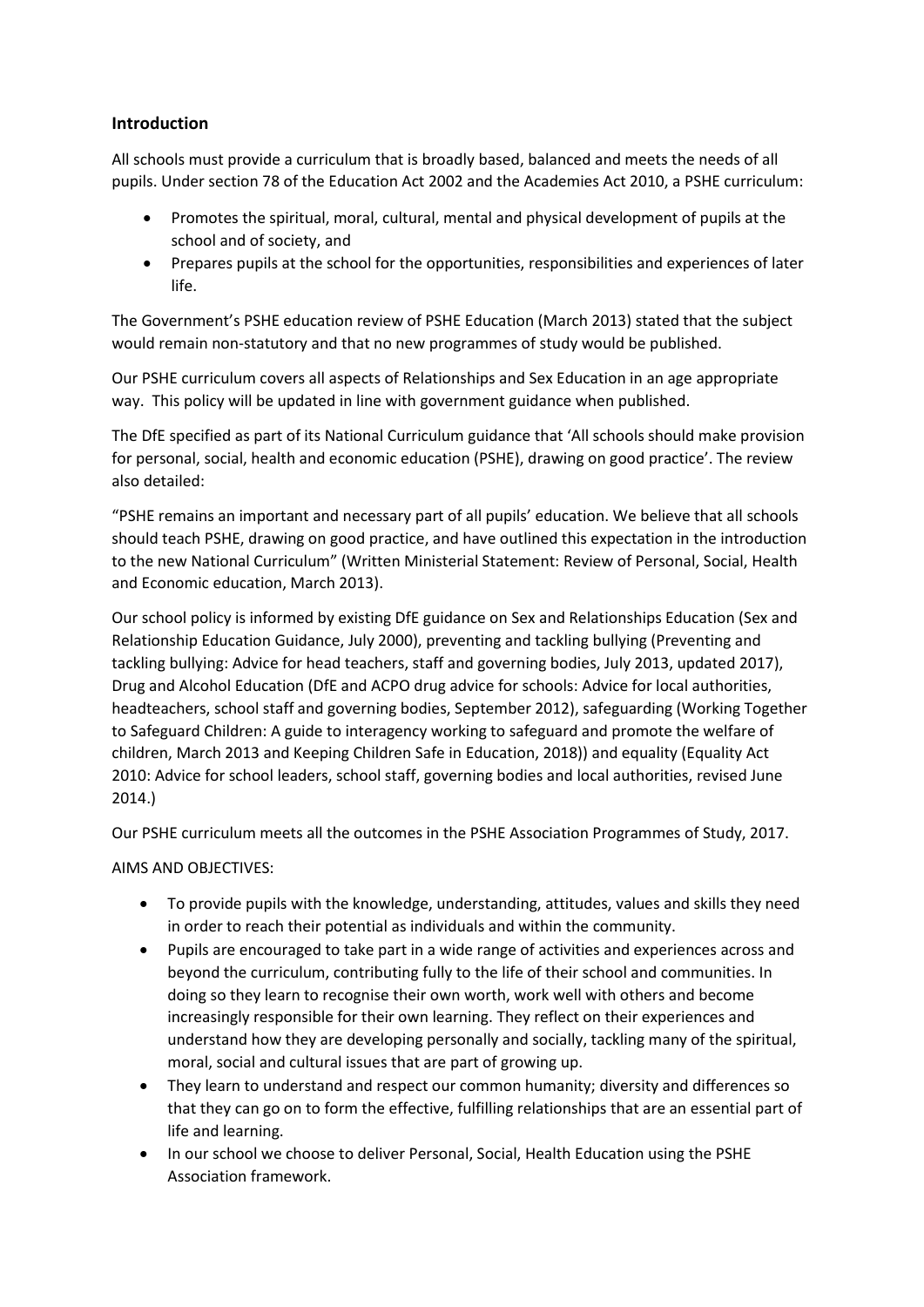Our PSHE curriculum supports the development of the skills, attitudes, values and behaviour, which enable pupils to:

- Have a sense of purpose
- Value self and others
- Form relationships
- Make and act on informed decisions
- Communicate effectively
- Work with others
- Respond to challenge
- Be an active partner in their own learning
- Be active citizens within the local community
- Explore issues related to living in a democratic society
- Become healthy and fulfilled individuals

#### PSHE Curriculum Content

Our PSHE curriculum covers all areas of PSHE for the primary phase, as detailed below:

#### Autumn Term

Health and Wellbeing:

- Healthy Lifestyles
- Growing and Changing
- Keeping Safe

## Spring Term

Relationships:

- Feelings and Emotions
- Healthy Relationships
- Valuing Difference

#### Summer Term

Living in the Wider World:

- Rights and Responsibilities
- **•** Environment
- Money

## **Relationship and Sex Education (RSE)**

## **Definition of Relationship and Sex Education**

Since the then Right Honourable Justine Greening, Secretary of State for Education, announced, on March 1st 2017, that it is her intention to make Relationships Education statutory in Primary schools from September 2019, Sex and Relationship Education has now become better known as RSE – Relationship and Sex Education – to reflect the changes that are to come. However, much of the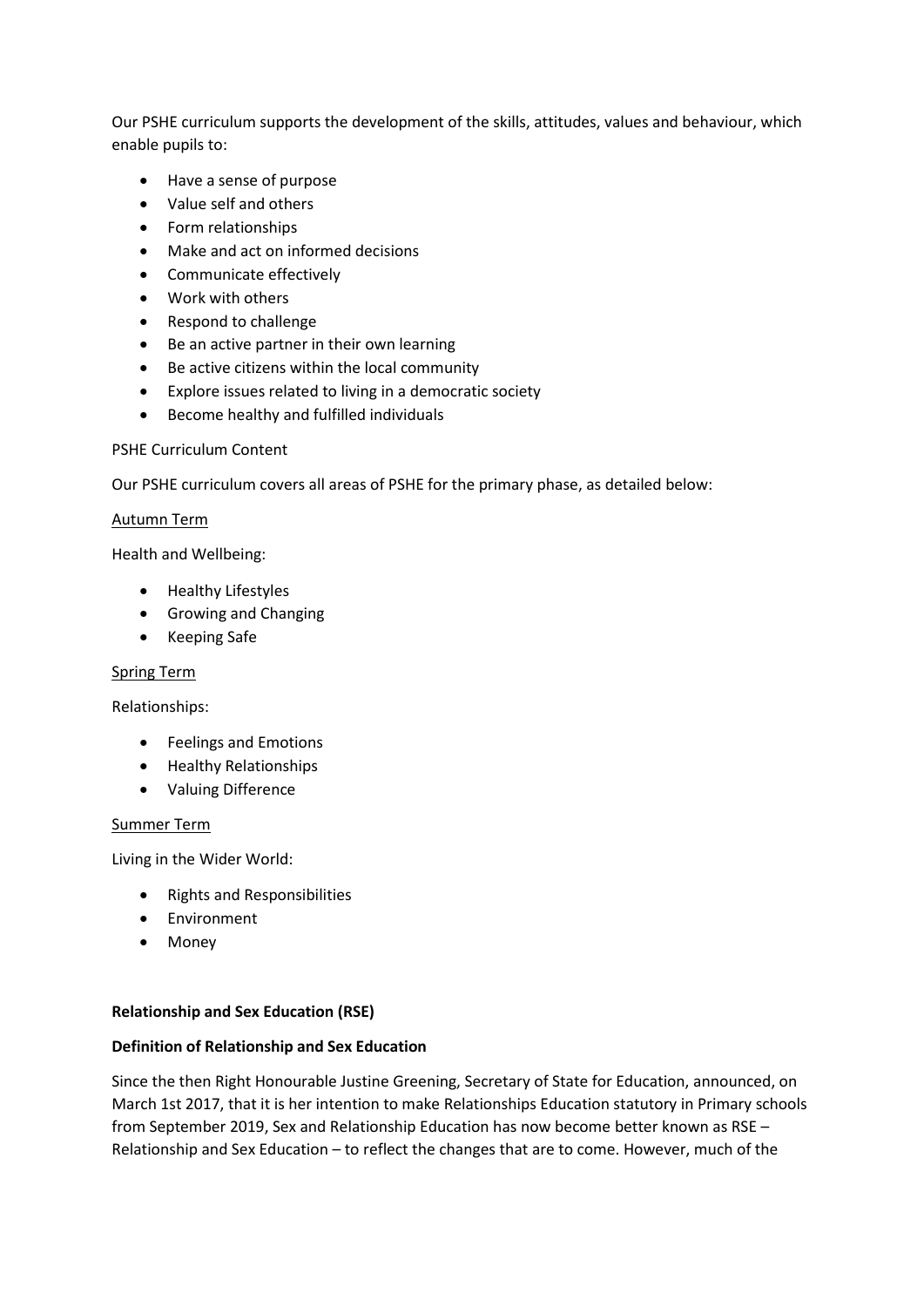guidance still refers to it as SRE. Both are used here interchangeably for ease until RSE becomes statutory.

'Sex and Relationship Education (SRE) is lifelong learning process of acquiring information, developing skills and forming positive beliefs and attitudes about sex, sexuality, relationships and feelings' (Sex Education Forum, 1999).

Effective RSE can make a significant contribution to the development of the personal skills needed by pupils if they are to establish and maintain relationships. It also enables children and young people to make responsible and informed decisions about their health and well-being.

RSE makes an important contribution to health and well-being by supporting children and young people's ability to learn, achieve and flourish.

"The right to education includes the right to sexual education, which is both a human right in itself and an indispensable means of realising other human rights, such as the right to health, the right to information and sexual and reproductive rights."

Report to the UN General Assembly - July 2010 | Item 69, paragraph 18

# **Current RSE requirements**

Maintained primary and secondary schools are legally obliged to have an up-to-date RSE policy that describes the content and organisation of RSE taught outside science in the National Curriculum. This includes special schools. In primary schools if the decision is taken not to teach RSE beyond the National Curriculum this should also be documented in the policy. The policy should be made available to parents/carers on request. It is the school governors' responsibility to ensure that the policy is developed and implemented. School governors are in law expected to give 'due regard' to the SRE 2000 guidance and to maintain an up to date RSE policy which must be made available to parents/carers. (Learning and Skills Act, 2000).

It is good practice for academies, free schools, colleges and independent schools to have a policy on PSHE and RSE. All state-funded schools must publish information in relation to each academic year, about the content of the school's curriculum for each subject, and this includes any teaching in personal, social, health and economic (PSHE) education and SRE (see 2.5 in the National Curriculum framework (DfE 2013a) and Statutory Instrument 2012 No. 1124).

There is a useful guide to understanding sex and relationships education from the Sex Education Forum.

## **Compulsory aspects of RSE**

The sex education contained in National Curriculum science (Key Stages 1–4) is compulsory in maintained schools. In maintained secondary schools it is also compulsory for pupils to have sex education that includes HIV and AIDS and other sexually-transmitted infections. All state-funded schools must have 'due regard' to the Secretary of State's guidance on SRE (DfEE, 2000). This states that:

- 'All children, including those who develop earlier than average, need to know about puberty before they experience the onset of physical changes' (1.13)
- Children should learn 'how a baby is conceived and born' before they leave primary school(1.16)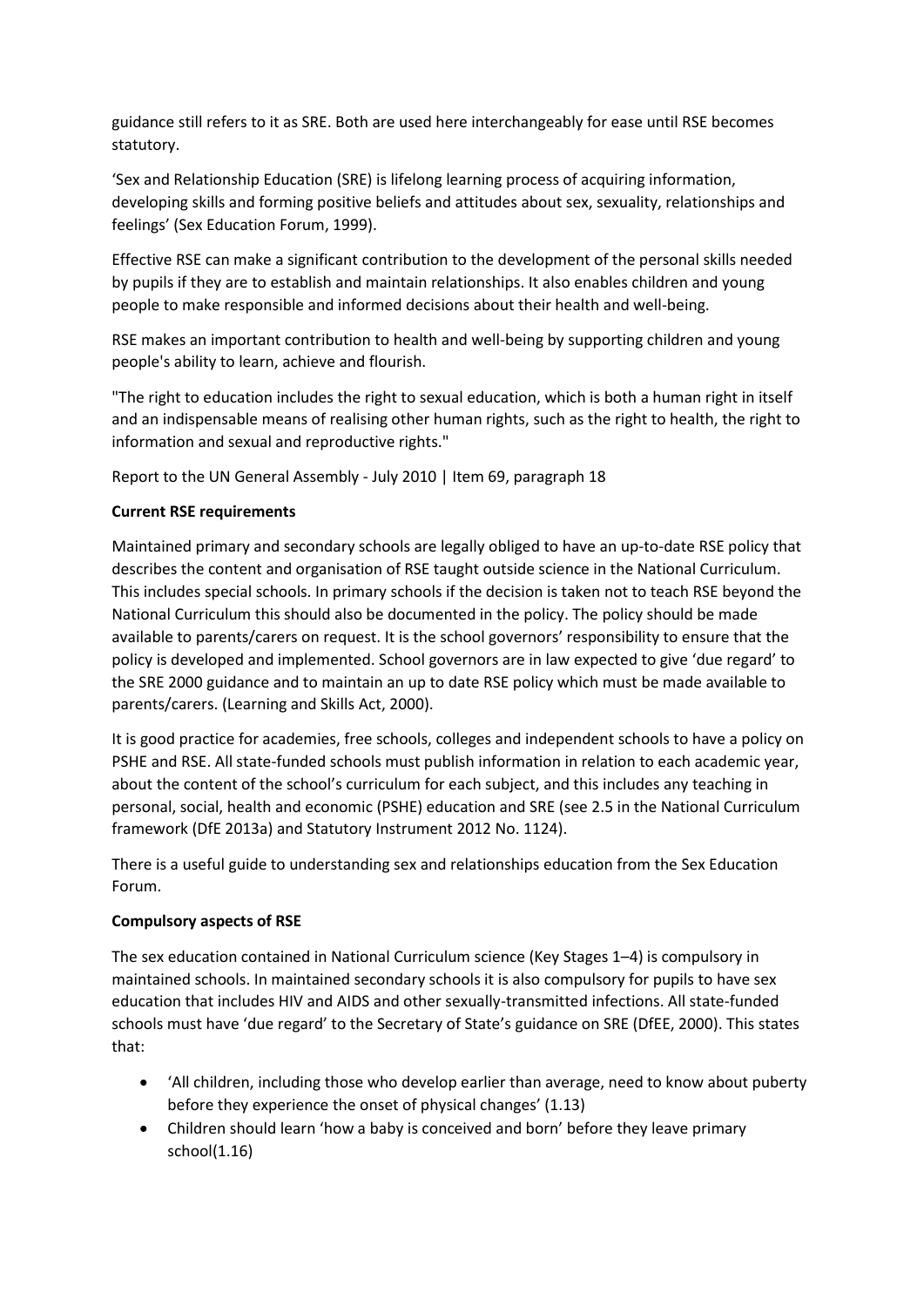## **RSE and statutory duties in school**

RSE plays a very important part in fulfilling the statutory duties all schools have to meet. RSE helps children understand the difference between safe and abusive relationships and equips them with the skills to get help if they need it. State-funded schools have responsibilities for safeguarding and a legal duty to promote pupil well-being (Education and Inspections Act 2006 Section 38).

- Sex and Relationships Education (SRE) is an important part of PSHE Education (DfE, 2014).
- When any school provides RSE they must have regard to the Secretary of State's guidance; this is a statutory duty. Academies do not have to provide RSE but must also have regard to Secretary of State's guidance when they do (DfE, 2013). Ofsted will evaluate how schools help to ensure a healthy lifestyle for their children (Ofsted, 2013, Subsidiary Guidance Para 64).
- It is compulsory for all maintained schools to teach the parts of sex education that fall under National Curriculum Science which must be taught to all pupils of primary and secondary age e.g. the biological aspects of puberty and reproduction (Education Act 1996, National Curriculum 2014).
- The 2018 SIAMS schedule for inspection also states in the section on 'Dignity and Respect' that from 2019, schools should offer "appropriate and coherent relationships and sex education that reflects the school's Christian vision and supports pupils to form healthy relationships" (SIAMS 2018). The Relationships part of the PSHE curriculum clearly puts the health of all relationships as the most important factor, particularly the relationships with, and respect for, yourself.

Updated government safeguarding guidance is now available (Keeping Children Safe in Education, 2018) and includes a section about being alert to signs that young girls may be at risk of female genital mutilation (FGM). School summer holiday especially during the transition from primary to secondary schools is thought to be a key risk time for FGM. See also the government Multi-agency practice guidelines: Female Genital Mutilation (2016) which includes a section for schools.

RSE has clear links with other school policies aimed at promoting pupils' spiritual, moral, social and cultural development, including the:

- Anti-Bullying Policy
- Behaviour Management Policy
- Confidentiality Policy
- Drug and Alcohol Education Policy
- Equal Opportunities Policy
- Health and Safety Policy
- **ICT Policy and Safe Internet Use Policy**
- Inclusion Policy
- Beliefs and Values Policy
- Safeguarding/Child Protection Policy
- SMSC Policy
- Special Educational Needs Policy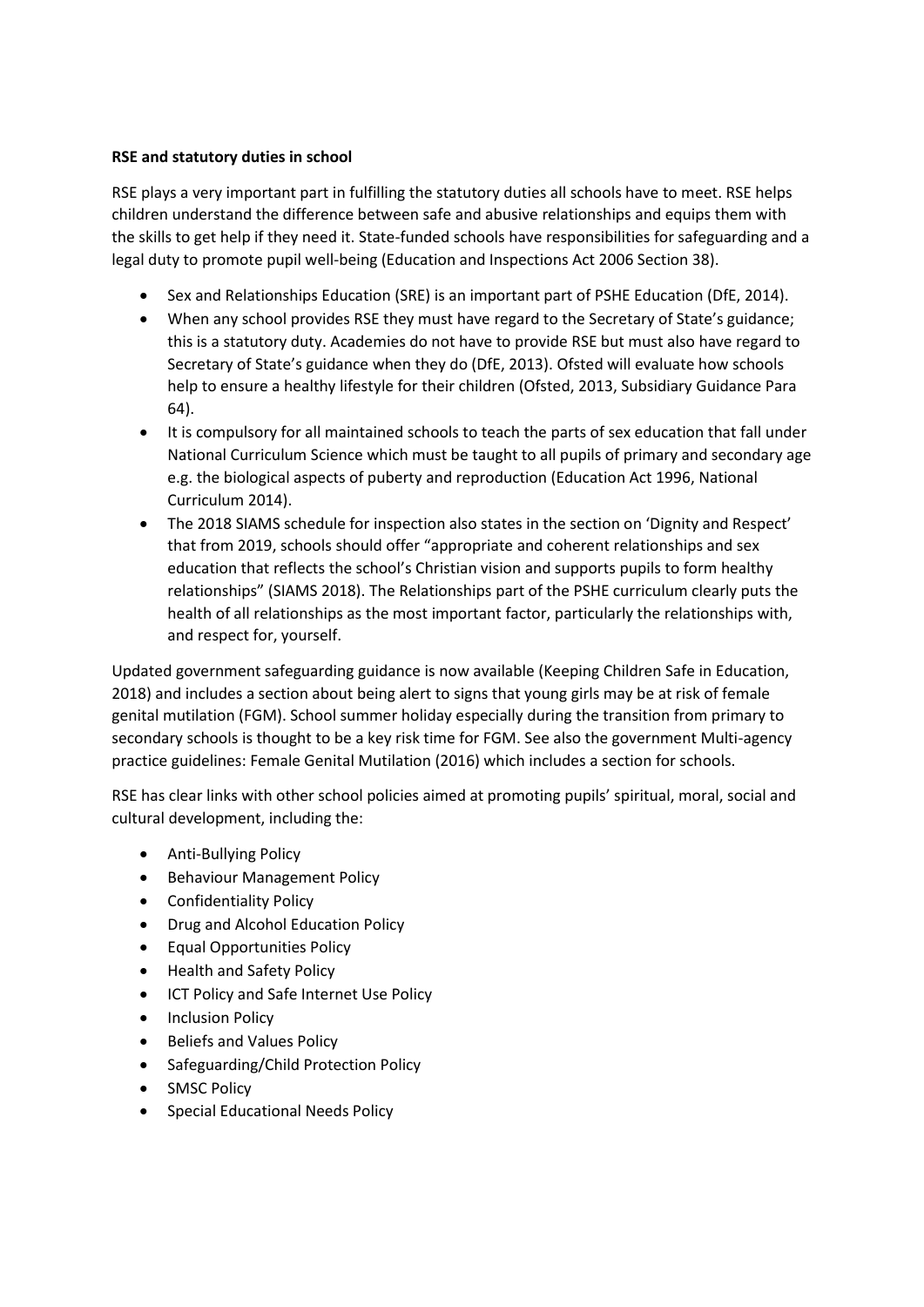## **The role of the Headteacher**

It is the responsibility of the Headteacher to ensure that staff and parents are informed about the RSE policy, and that the policy is implemented effectively. It is also the Headteacher's responsibility to ensure that members of staff are given sufficient training, so that they can teach effectively and handle any difficult issues with sensitivity.

The Headteacher liaises with external agencies regarding the school RSE programme and ensures that all adults who work with children on these issues are aware of the school policy, and that they work within this framework. The Headteacher monitors this policy on a regular basis and reports to governors, when requested, on the effectiveness of the policy.

The Headteacher has the overall responsibility for the leadership of the curriculum and the monitoring of its provision.

The Headteacher in consultation with staff are responsible for:

- determining the ways in which the curriculum should be taught in school
- deciding the provision and allocation of resources
- deciding ways in which developments can be assesses and records maintained
- ensuring that the curriculum matches and achieves the aims and objectives of the school
- ensuring all curricular policies are fully implemented and reflect practice at The Ryleys School
- ensures that high standards area maintained
- providing and organising training to keep staff skills and knowledge up to date
- raising standards within each phase

## **Monitoring and Review**

The Education Committee of the governing body monitors the sex education policy on an annual basis. This committee reports its findings and recommendations to the full governing body, as necessary, if the policy needs modification. The Education Committee gives serious consideration to any comments from parents about the sex education programme, and makes a record of all such comments. Governors require the Headteacher to keep a written record, giving details of the content and delivery of the RSE programme that is taught in your school. Governors should scrutinise materials to check they are in accordance with the school's ethos.

The Headteacher has the responsibility for developing and updating the curriculum and ensuring that the curriculum has progression and appropriate coverage and is consistently monitored.

Throughout the academic year, lesson observations are carried out by the Headteacher and others as appropriate. Work scrutinies take place on a termly basis.

## **Equalities**

The Equality Act 2010 covers the way the curriculum is delivered, as schools and other education providers must ensure that issues are taught in a way that does not subject pupils to discrimination. Schools have a duty under the Equality Act to ensure that teaching is accessible to all children and young people, including those who are lesbian, gay, bisexual and transgender (LGBT). Inclusive RSE will foster good relations between pupils, tackle all types of prejudice – including homophobia – and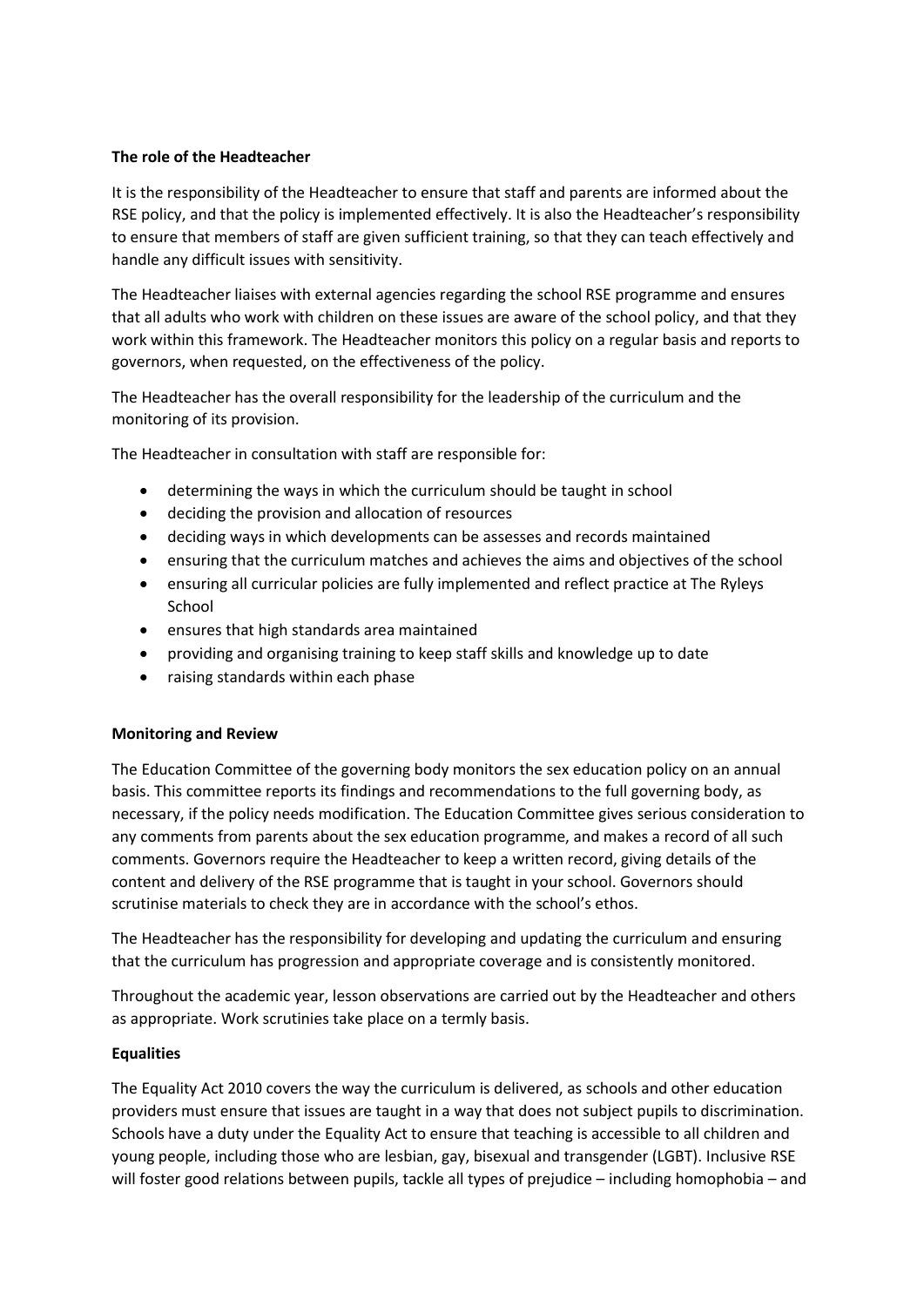promote understanding and respect. The Department for Education has produced advice on The Equality Act 2010 and schools (DfE, 2014b).

Schools have a legal duty to promote equality (Equality Act, 2010) and to combat bullying (Education Act, 2006) (which includes homophobic, sexist, sexual and transphobic bullying) and Section 4.2 of the national curriculum (2014) states "Teachers should take account of their duties under equal opportunities legislation that covers race, disability, sex, religion or belief, sexual orientation, pregnancy and maternity, and gender reassignment."

## **Withdrawal from RSE lessons**

Parents/carers have the right to withdraw their children from part of the Relationship and Sex Education provided at school except for those parts included in statutory National Curriculum Science. Those parents/carers wishing to exercise this right are invited in to see the Headteacher who will explore any concerns and discuss any impact that withdrawal may have on the child. Once a child has been withdrawn they cannot take part in the RSE programme until the request for withdrawal has been removed. Materials are available to parents/carers who wish to supplement the school RSE programme or who wish to deliver RSE to their children at home.

## **Working with parents and carers**

The government guidance on SRE (DfEE 2000) emphasises the importance of schools working in partnership with parents and carers. Under current legislation schools should enable parents/carers to exercise their right to withdraw their children (until the age of 19) from any school RSE taught outside National Curriculum Science (Education Act 1996). This applies to maintained primary and secondary schools and includes pupils attending a sixth form that is part of a school. It does not apply to sixth form colleges and further education colleges. Parents/carers have a legal right to see the school RSE policy and to be given a copy of it (Education Act1996).

Parents/carers should also be aware that schools are legally required to provide a broad and balanced curriculum. Sex and relationships topics can arise incidentally in other subjects, such as Science, and it is not possible to withdraw pupils from these relatively limited and often unplanned discussions.

## **Drug and Alcohol Education**

Definition of 'Drugs':

This policy uses the definition that a drug is: 'A substance people take to change the way they feel, think or behave' (United Nations Office on Drugs and Crime). The term 'Drugs' includes

- All illegal drugs
- All legal drugs including alcohol, tobacco and volatile substances which can be inhaled
- All over-the-counter and prescription medicines

Effective Drug and Alcohol Education can make a significant contribution to the development of the personal skills needed by pupils as they grow up. It also enables young people to make responsible and informed decisions about their health and well-being.

## **Moral and Values Framework**

The Drug and Alcohol Education programme at our school reflects the school ethos and demonstrates and encourages the following values. For example: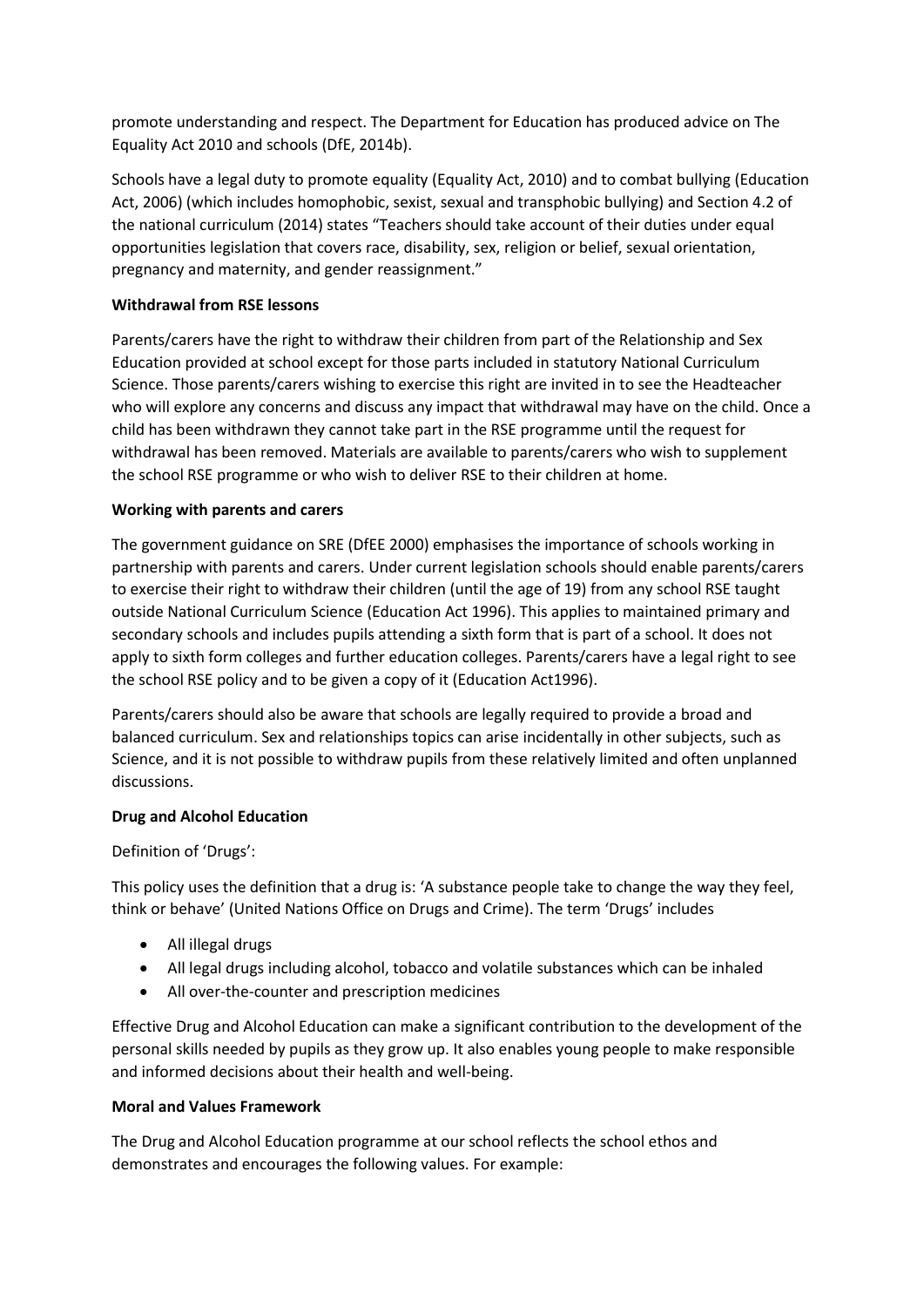- Respect for self
- Respect for others
- Responsibility for their own actions
- Responsibility for their family, friends, schools and wider community

## **How is the PSHE curriculum organised in school?**

The PSHE curriculum brings together PSHE Education, emotional literacy, social skills and spiritual development in a comprehensive scheme of learning. Teaching strategies are varied and are mindful of preferred learning styles and the need for differentiation. The PSHE curriculum is designed as a whole school approach, with all year groups working on the same theme at the same time

## **Pupil Consultation:**

For example:

- It is useful for pupils to be consulted on their own personal, social and citizenship development. Ask pupils either in individual classes or through the school council what sort of person they would like to be by the time they leave this school; what qualities, skills, attitudes, values are important to them as people?
- Develop this further by asking pupils how they feel the school could support them with this, what initiatives the school could implement to support this e.g. friendship benches, peer mentoring systems.

## **Dissemination**

This policy is available on our school website where it can be accessed by the community. Training is regularly delivered to staff on the policy content. Copies are available from the school office on request from parents/carers.

- All needs of particular pupils will be met, for example pupils with special educational needs and disabilities – see Special Educational Needs policy.
- Provision is inclusive of all pupils and consistent with the equalities duties see Equality Act Policy.
- Progression is ensured between Pre-Prep and Prep through regular phase leader meetings, monitoring of planning, journals and observations.
- The governor with responsibility for Education is Mr Mark Unwin.

# **Differentiation/SEN**

The PSHE curriculum is written as a universal core curriculum provision for all children. Inclusivity is part of its philosophy. Teachers will need, as always, to tailor each lesson to meet the needs of the children in their classes. To support this differentiation, many lessons suggest creative learning activities that allow children to choose the media with which they work and give them scope to work to their full potential.

## **Safeguarding**

Teachers need to be aware that sometimes disclosures may be made during these sessions; in which case, safeguarding procedures must be followed immediately. Sometimes it is clear that certain children may need time to talk one-to-one after the circle closes. It is important to allow the time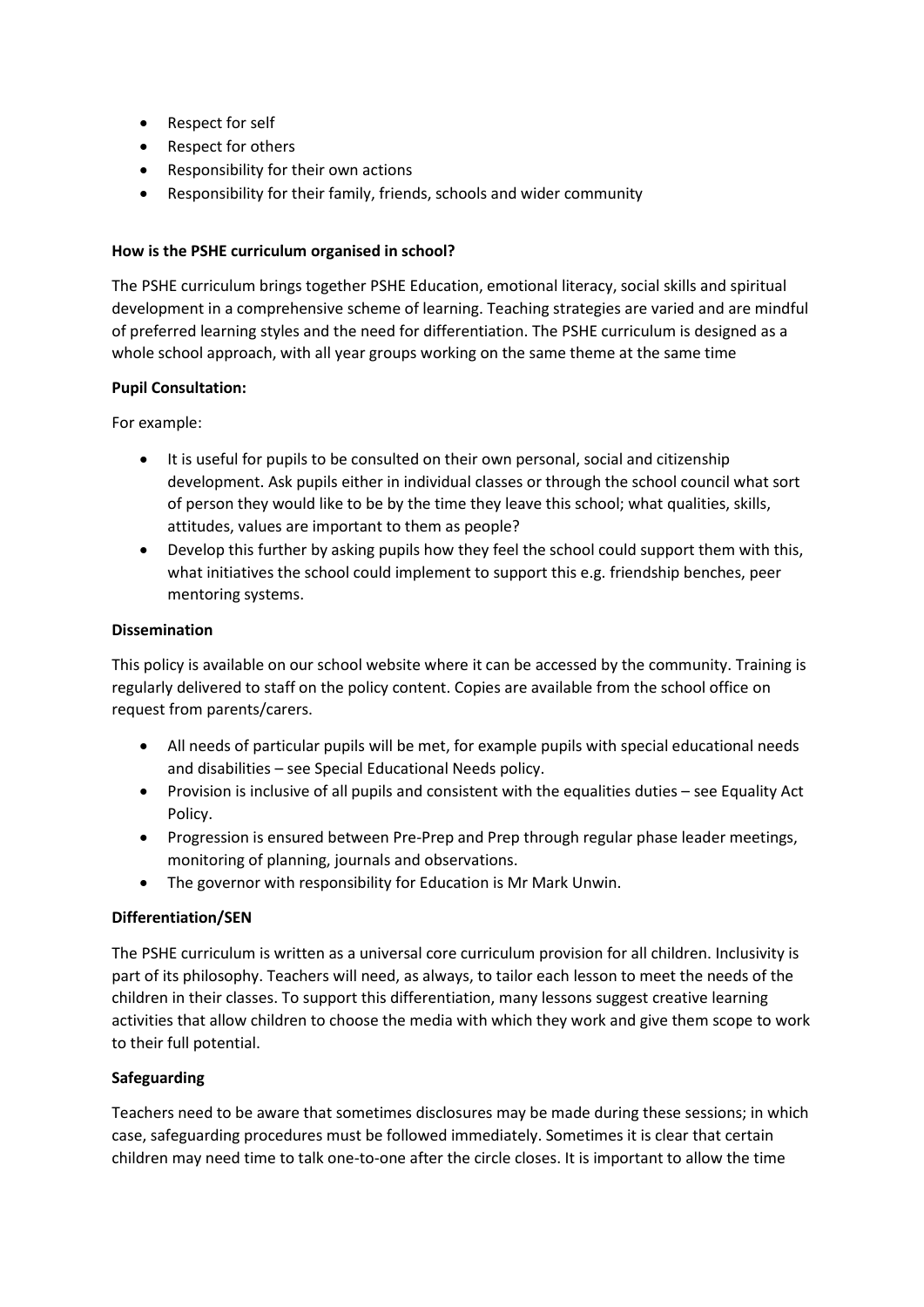and appropriate staffing for this to happen. If disclosures occur, the school's disclosure policy is followed.

# **Assessment**

PSHE work is marked within the context of the learning objectives set for the lesson or activity. This is in line with our schools' Marking Policy. Teachers make formative assessments on the pupils' progress and achievements in PSHE through their weekly evaluations. Written work is kept in the pupil's personal development folder.

## **External contributors**

## For example:

External contributors from the community, e.g. health promotion specialists, school nurses, social workers, and community police and fire officers, make a valuable contribution to the PSHE curriculum. Their input should be carefully planned and monitored so as to fit into and complement the programme.

Teachers MUST always be present during these sessions and remain responsible for the delivery of the PSHE curriculum. The school follows the policy for visitors in school.

## **The Learning Environment**

Establishing a safe, open and positive learning environment based on trusting relationships between all members of the class, adults and children alike, is vital. To enable this, it is important that 'ground rules' are agreed and owned at the beginning of the year and are reinforced in every lesson – by using The PSHE Curriculum Charter. (Ideally, teachers and children will devise their own PSHE Curriculum Charter at the beginning of the year so that they have ownership of it.) It needs to include the aspects below:

The PSHE Curriculum Charter

- We take turns to speak
- We use kind and positive words
- We listen to each other
- We have the right to pass
- We only use names when giving compliments or when being positive
- We respect each other's privacy (confidentiality)

# **Links to other policies and curriculum areas**

PSHE comes under the umbrella of Personal Development which underpins all aspects of the curriculum in school.

We recognise the clear link between the PSHE Curriculum and the following policies and staff are aware of the need to refer to these policies when appropriate.

- Science Policy
- Teaching and Learning Policy
- Equal Opportunities Policy
- Child Protection Policy
- Safeguarding Policy
- Special Educational Needs Policy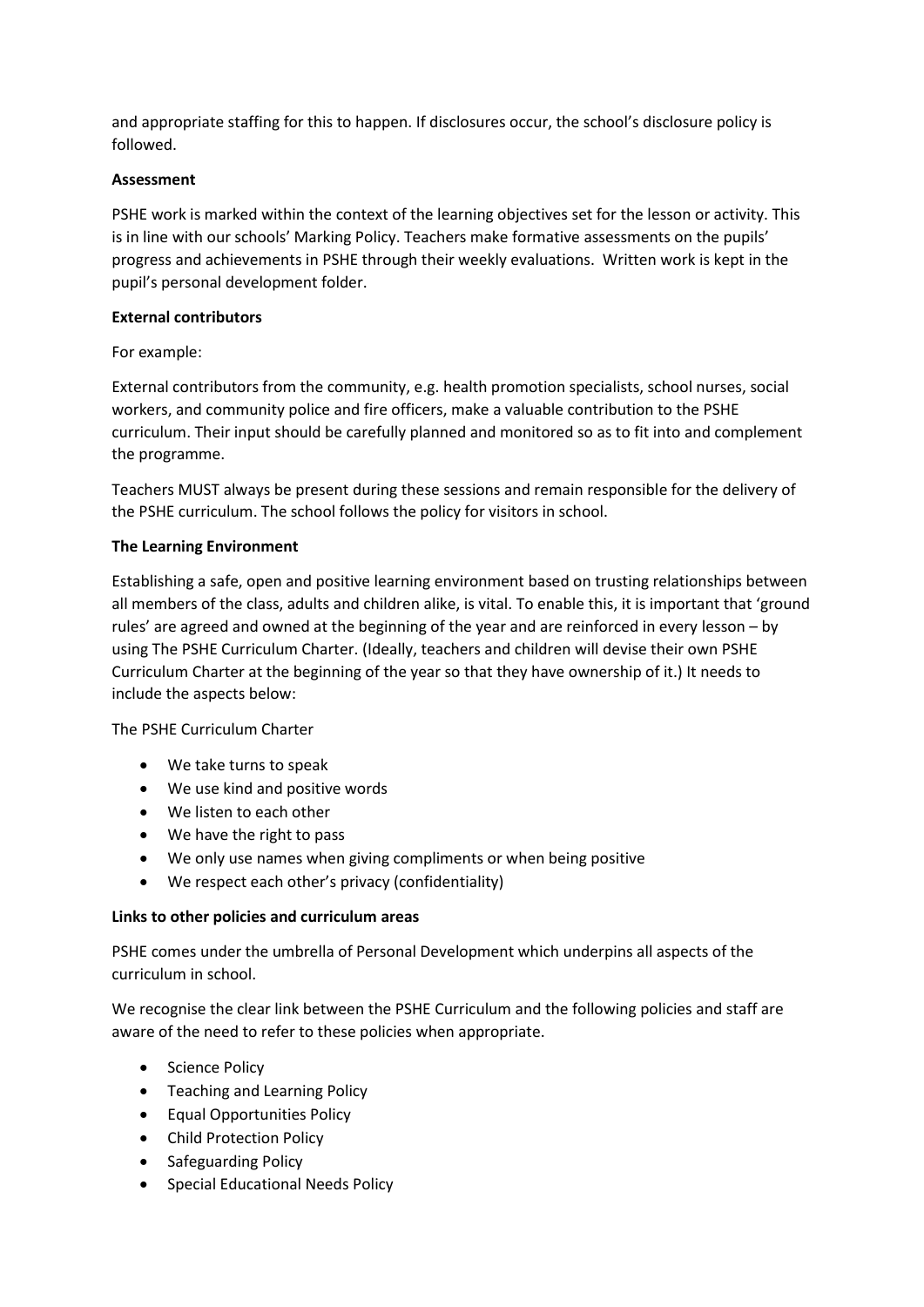## **Training and support for staff**

All staff benefit from PSHE curriculum training in order to enhance their PSHE delivery skills. Opportunities are provided for staff to identify individual training needs on a yearly basis and relevant support is provided.

In addition to this, support for teaching and understanding PSHE issues is incorporated in our staff INSET programme, drawing on staff expertise and/or a range of external agencies.

## **Confidentiality and Child Protection Issues**

As a general rule a child's confidentiality is maintained by the teacher or member of staff concerned. If this person believes that the child is at risk or in danger, she/he talks to the named Designated Safeguarding Lead who takes action as laid down in the Child Protection Policy. All staff members are familiar with the policy and know the identity of the member of staff with responsibility for Child Protection issues. The child concerned will be informed that confidentiality is being breached and reasons why. The child will be supported by the teacher throughout the process.

This policy was written and reviewed by Julia Langford in consultation with the Deputy Head.

Its implementation is the responsibility of all members of the teaching staff

It will be monitored for its effectiveness by the Headteacher on behalf of the Governors.

This policy is scheduled for review every three years, or before if deemed necessary.